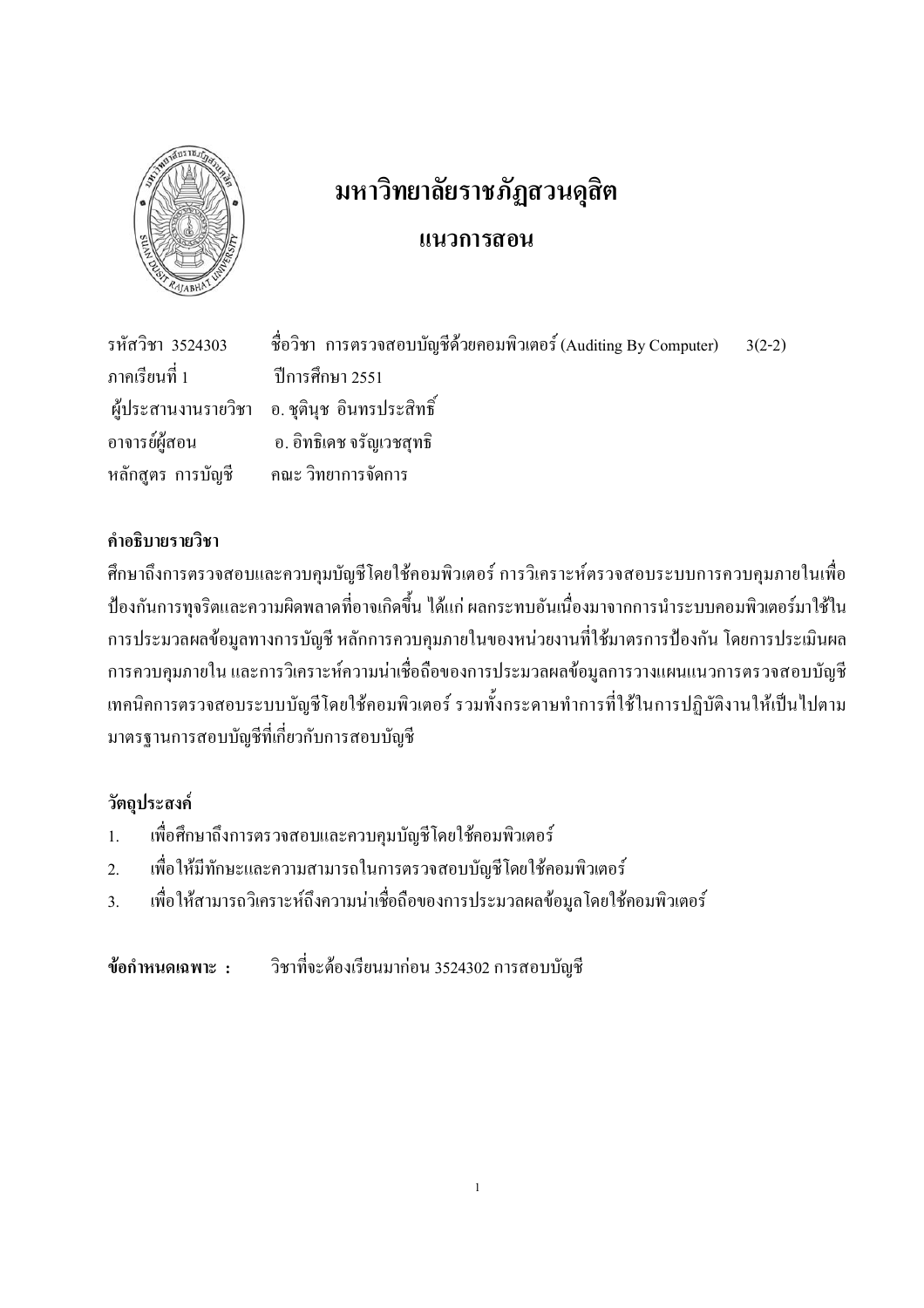## กิจกรรมการเรียนการสอน

|                |                                                                                                                                                                                                                                                                                                                                                                                                                                                                                                                                                         |                                                                                                                                                                                                                                                                                                                               |               |       | กิจกรรมการเรียนการสอน |                                                      |                           |           |           |             |         | สื่อการสอน |            |                   |         |                                                                 |
|----------------|---------------------------------------------------------------------------------------------------------------------------------------------------------------------------------------------------------------------------------------------------------------------------------------------------------------------------------------------------------------------------------------------------------------------------------------------------------------------------------------------------------------------------------------------------------|-------------------------------------------------------------------------------------------------------------------------------------------------------------------------------------------------------------------------------------------------------------------------------------------------------------------------------|---------------|-------|-----------------------|------------------------------------------------------|---------------------------|-----------|-----------|-------------|---------|------------|------------|-------------------|---------|-----------------------------------------------------------------|
|                |                                                                                                                                                                                                                                                                                                                                                                                                                                                                                                                                                         | กิจกรรม                                                                                                                                                                                                                                                                                                                       |               |       | สอดคล้องด้าน          |                                                      |                           |           |           |             |         |            |            |                   |         |                                                                 |
| สัปดาห์<br>ที่ | เนื้อหา                                                                                                                                                                                                                                                                                                                                                                                                                                                                                                                                                 |                                                                                                                                                                                                                                                                                                                               | บริการวิชาการ | วิจัย | คุณธรรม<br>จริยธรรม   | ทำนุบำรุง<br><del>ล</del> ื่อง <sup>ไร</sup> ้องเธรร | เน้นผู้เรียนเป็น<br>สำคัญ | เทคโนโลยี | บุคลิกภาพ | Power point | VCD/DVD | Internet   | E-learning | <b>Blackboard</b> | Website | การวัดผลการ<br>เรียนรู้                                         |
| $\mathbf{1}$   | บทที่ 1 แนวคิดเกี่ยวกับการ                                                                                                                                                                                                                                                                                                                                                                                                                                                                                                                              | 1. การบรรยายเนื้อหาบทที่ 1                                                                                                                                                                                                                                                                                                    |               |       |                       |                                                      |                           |           |           |             |         |            |            |                   |         |                                                                 |
|                | ควบคุมและการตรวจสอบ<br>เทคโนโลยีสารสนเทศ<br>ความรู้พื้นฐานเกี่ยวกับระบบ<br>สารสนเทศ<br>ความหมายของการตรวจสอบ<br>ระบบระบบสารสนเทศ<br>วัตถุประสงค์ในการควบคุม<br>$\mathfrak{u}$ $\mathfrak{a}$ $\mathfrak{s}$ $\mathfrak{a}$ $\mathfrak{a}$ $\mathfrak{a}$ $\mathfrak{a}$ $\mathfrak{b}$ $\mathfrak{b}$ $\mathfrak{c}$ $\mathfrak{v}$ $\mathfrak{v}$<br>สารสนเทศ<br>ผู้ตรวจสอบระบบสารสนเทศ<br>มาตรฐานการสอบบัญชีที่<br>เกี่ยวกับระบบสารสนเทศ<br>การทำความเข้าใจระบบบัญชี<br>และการควบคุมภายในที่มีการ<br>้เปลี่ยนแปลง<br>กระบวนการตรวจสอบระบบ<br>สารสนเทศ | 2. การทำแบบฝึกหัดท้ายบท<br>และให้แต่ละกลุ่มนำเสนอ<br>และอภิปรายคำตอบ<br>3. การจัดกลุ่มและมอบหมาย<br>งานค้นคว้า<br>3.1 มาตรฐานการสอบบัญชี<br>401 การสอบบัญชีใน<br>สภาพแวดล้อมของระบบ<br>สารสนเทศที่ใช้คอมพิวเตอร์<br>3.2 มาตรฐานการสอบบัญชี<br>1008 การประเมินความเสี่ยง<br>และการควบคุมภายในใน<br>การสอบบัญชีระบบ<br>สารสนเทศ |               |       |                       |                                                      |                           |           |           |             |         |            |            |                   |         | นักศึกษาสามารถทำ<br>แบบฝึกหัดใค้ถูกต้องไม่<br>น้อยกว่าร้อยละ 70 |
|                |                                                                                                                                                                                                                                                                                                                                                                                                                                                                                                                                                         |                                                                                                                                                                                                                                                                                                                               |               |       |                       |                                                      |                           |           |           |             |         |            |            |                   |         |                                                                 |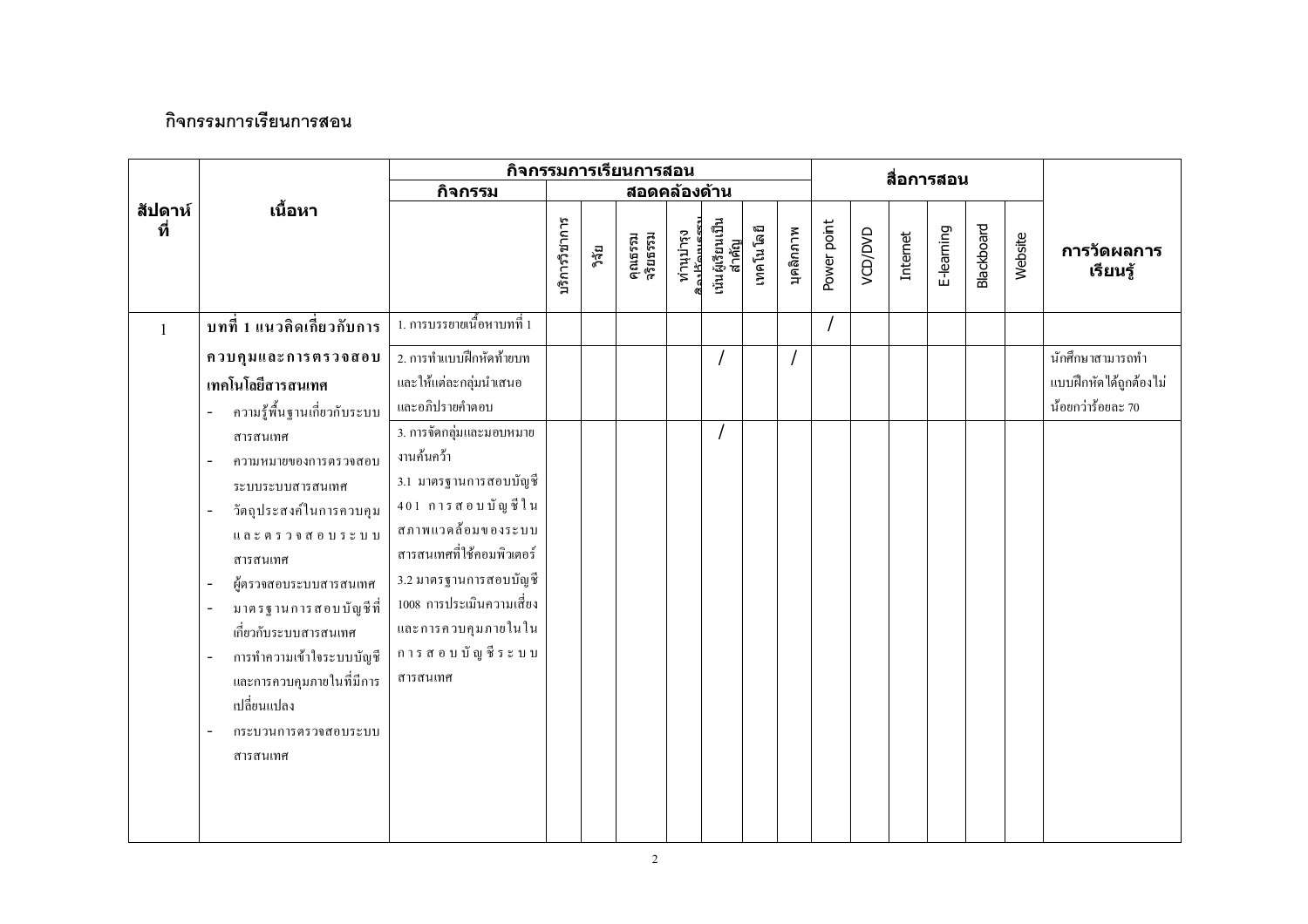|                |                                                                                                                                                                                                                                              |                                                                                                                       |               |       | กิจกรรมการเรียนการสอน |                                                      |                           |           |           |             |         |          | สื่อการสอน |            |         |                                                                  |
|----------------|----------------------------------------------------------------------------------------------------------------------------------------------------------------------------------------------------------------------------------------------|-----------------------------------------------------------------------------------------------------------------------|---------------|-------|-----------------------|------------------------------------------------------|---------------------------|-----------|-----------|-------------|---------|----------|------------|------------|---------|------------------------------------------------------------------|
|                |                                                                                                                                                                                                                                              | กิจกรรม                                                                                                               |               |       | สอดคล้องด้าน          |                                                      |                           |           |           |             |         |          |            |            |         |                                                                  |
| สัปดาห์<br>ที่ | เนื้อหา                                                                                                                                                                                                                                      |                                                                                                                       | ปริการวิชาการ | วิจัย | คุณธรรม<br>จริยธรรม   | ทำนุบำรุง<br><del>ม</del> ือง <sup>เร</sup> ื่องแครร | เน้นผู้เรียนเป็น<br>สำคัญ | เทคโนโลยี | บุคลิกภาพ | Power point | VCD/DVD | Internet | E-learning | Blackboard | Website | การวัดผลการ<br>เรียนรู้                                          |
| 2              | ิบทที่ 2 ระบบคอมพิวเตอร์กับ                                                                                                                                                                                                                  | 1. บรรยายเนื้อหาบทที่ 2                                                                                               |               |       |                       |                                                      |                           |           |           |             |         |          |            |            |         |                                                                  |
|                | การตรวจสอบ<br>ระบบคอมพิวเตอร์และ<br>ส่วนประกอบสำคัญ                                                                                                                                                                                          | 2. การทำแบบฝึกหัดท้ายบท<br>และให้แต่ละกลุ่มนำเสนอ<br>และอภิปรายคำตอบ                                                  |               |       |                       |                                                      |                           |           |           |             |         |          |            |            |         | นักศึกษาสามารถทำ<br>แบบฝึกหัดได้ถูกต้องไม่<br>น้อยกว่าร้อยละ 70  |
|                | แนวโน้มสำคัญของการพัฒนา<br><b>ไอทีเทคโนโล</b> ยี                                                                                                                                                                                             | 3. การนำเสนองานค้นคว้า<br>มาตรฐานการสอบบัญชี 401<br>การสอบบัญ ชีใน<br>สภาพแวดล้อมของระบบ<br>สารสนเทศที่ใช้คอมพิวเตอร์ |               |       |                       |                                                      |                           |           |           |             |         |          |            |            |         | การนำเสนอได้คะแนน<br>ผ่านเกณฑ์ขั้นต่ำคือไม่<br>น้อยกว่าร้อยละ 50 |
| $\overline{3}$ | บทที่ 3 การประมวลผล                                                                                                                                                                                                                          | 1. บรรยายเนื้อหาบทที่ 3                                                                                               |               |       |                       |                                                      |                           |           |           |             |         |          |            |            |         |                                                                  |
|                | สารสนเทศกับการตรวจสอบ<br>ความหมายของการประมวลผล<br>ข้อมูล<br>ประเภทของแฟ้มข้อมูล<br>ผังและโครงสร้างแฟ้มกับการ<br>ตรวจสอบ<br>การจัดเก็บระบบฐานข้อมูล<br>และระบบคลังข้อมูล<br>การประมวลผลระบบ<br>สารสนเทศทางการบัญชี<br>เทคโนโลยีระบบ ณ จุดขาย | 2. การทำแบบฝึกหัดท้ายบท<br>และให้แต่ละกลุ่มนำเสนอ<br>และอภิปรายคำตอบ                                                  |               |       |                       |                                                      |                           |           |           |             |         |          |            |            |         | นักศึกษาสามารถทำ<br>แบบฝึกหัดได้ถูกต้องไม่<br>น้อยกว่าร้อยละ 70  |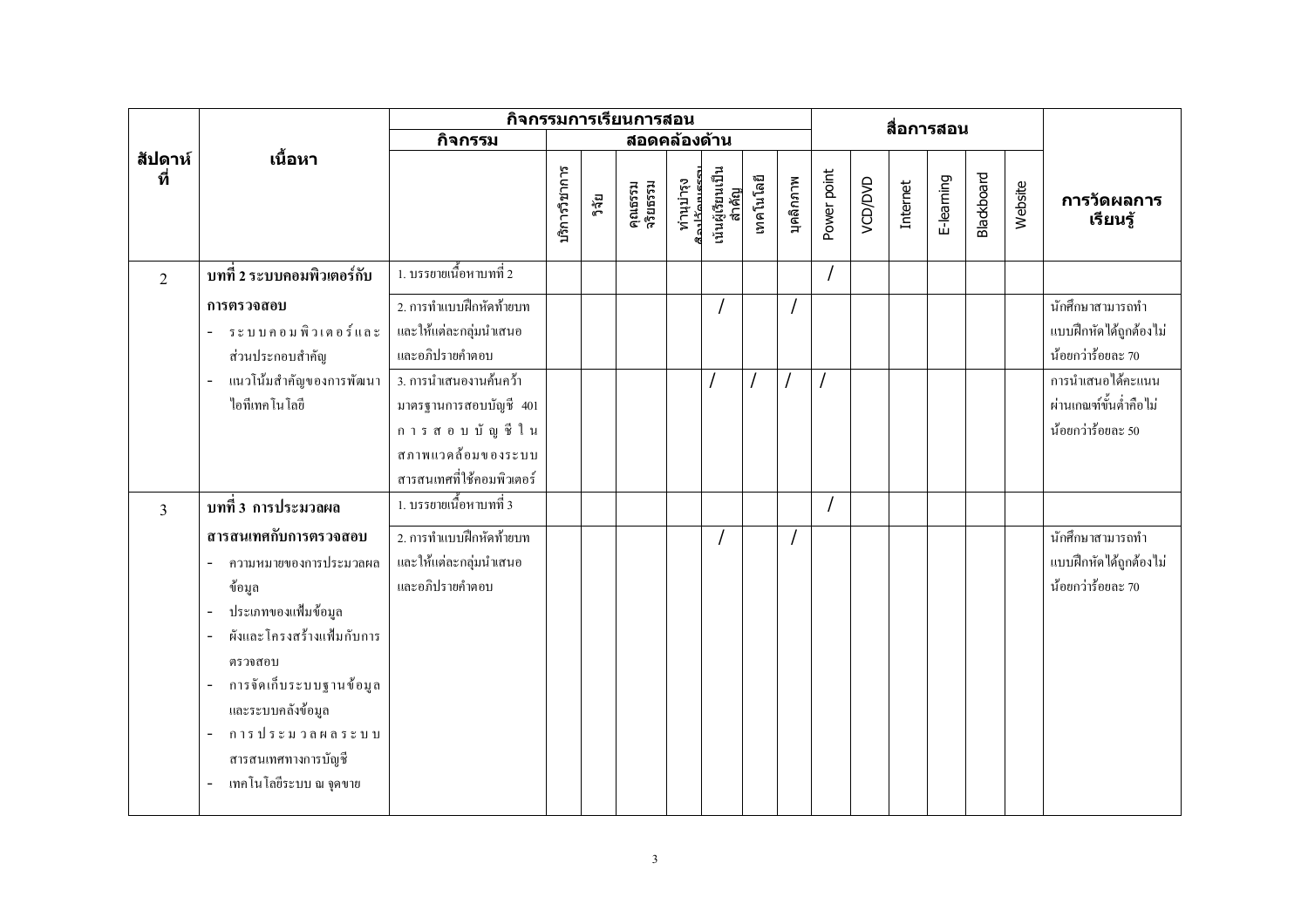|                 |                                                                                                                                                                                                                                                                      |                                                                                                           |               |       | กิจกรรมการเรียนการสอน |                                                      |                           |           |           |             |         | สื่อการสอน |            |            |         |                                                                 |
|-----------------|----------------------------------------------------------------------------------------------------------------------------------------------------------------------------------------------------------------------------------------------------------------------|-----------------------------------------------------------------------------------------------------------|---------------|-------|-----------------------|------------------------------------------------------|---------------------------|-----------|-----------|-------------|---------|------------|------------|------------|---------|-----------------------------------------------------------------|
|                 |                                                                                                                                                                                                                                                                      | กิจกรรม                                                                                                   |               |       | สอดคล้องด้าน          |                                                      |                           |           |           |             |         |            |            |            |         |                                                                 |
| สัปดาห์<br>ที่  | เนื้อหา                                                                                                                                                                                                                                                              |                                                                                                           | ⊔ริการวิชาการ | วิจัย | คุณธรรม<br>จริยธรรม   | ทำนุบำรุง<br><sub>เื้อง</sub> เรื <sub>้องเครร</sub> | เน้นผู้เรียนเป็น<br>สำคัญ | เทคโนโลยี | บุคลิกภาพ | Power point | VCD/DVD | Internet   | E-learning | Blackboard | Website | การวัดผลการ<br>เรียนรู้                                         |
| $\overline{4}$  | บทที่ 4 การควบคุมทั่วไปใน                                                                                                                                                                                                                                            | 1. บรรยายเนื้อหาบทที่ 4                                                                                   |               |       |                       |                                                      |                           |           |           |             |         |            |            |            |         |                                                                 |
|                 | ระบบสารสนเทศ<br>- ประเภทการควบคุมระบบ<br>คอมพิวเตอร์                                                                                                                                                                                                                 | 2. การทำแบบฝึกหัดท้ายบท<br>และให้แต่ละกลุ่มนำเสนอ<br>และอภิปรายคำตอบ                                      |               |       |                       |                                                      |                           |           |           |             |         |            |            |            |         | นักศึกษาสามารถทำ<br>แบบฝึกหัดใค้ถูกต้องไม่<br>น้อยกว่าร้อยละ 70 |
|                 | - การควบคุมทั่วไปและการ<br>ควบคุมระบบงาน<br>การควบคุมทั่วไป<br>$\Box$<br>การกำหนดกล <sub>ะ</sub> ขุทธ์และการ<br>$\blacksquare$<br>ควบคุมทางการบริหาร<br>โครงสร้างการจัดองค์กรและ<br>÷,<br><sub>ิ</sub> การแบ่งแยกหน้าที่<br>การควบคุมการปฏิบัติการ<br>$\blacksquare$ | 3. การจัดกลุ่มและมอบหมาย<br>งานค้นคว้า<br>การควบคุมระบบสารสนเทศ<br>และเทคโนโลยี ตามแนวทาง<br><b>COBIT</b> |               |       |                       |                                                      |                           |           |           |             |         |            |            |            |         |                                                                 |
| $5\overline{)}$ | บทที่ 4 การควบคุมทั่วไปใน<br>ระบบสารสนเทศ (ต่อ)<br>- การพัฒนาแก้ไขและบำรุงรักษา<br>ระบบงาน<br>การควบคุมความปลอดภัยทาง<br>$\blacksquare$<br>กายภาพของระบบและข้อมูล<br>การควบคุมการเข้าถึงระบบงาน                                                                      | 1. บรรยายเนื้อหาบทที่ 4<br>$(\vec{p} \vec{v})$                                                            |               |       |                       |                                                      |                           |           |           |             |         |            |            |            |         |                                                                 |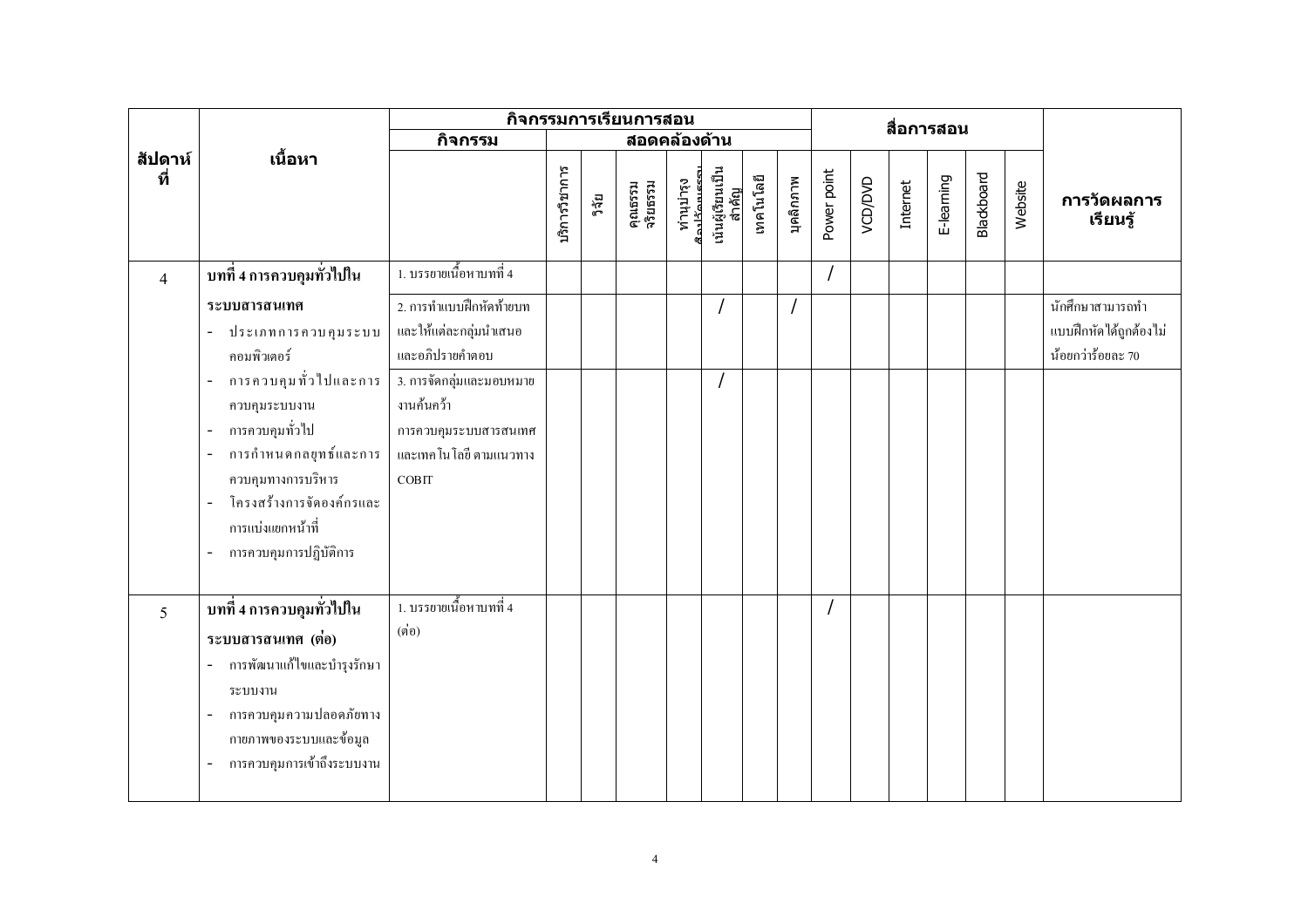|                |                                                                                                                        | กิจกรรมการเรียนการสอน                                                                     |               |       |                 |                           |                           |           |           |             |         |          | สื่อการสอน |            |         |                                                                   |
|----------------|------------------------------------------------------------------------------------------------------------------------|-------------------------------------------------------------------------------------------|---------------|-------|-----------------|---------------------------|---------------------------|-----------|-----------|-------------|---------|----------|------------|------------|---------|-------------------------------------------------------------------|
|                |                                                                                                                        | กิจกรรม                                                                                   |               |       |                 | สอดคล้องด้าน              |                           |           |           |             |         |          |            |            |         |                                                                   |
| สัปดาห์<br>ที่ | เนื้อหา                                                                                                                |                                                                                           | บริการวิชาการ | วิจัย | คุณธรรมจริยธรรม | ทำนุบำรุง<br>ศิลปวัฒนธรรม | เน้นผู้เรียนเป็น<br>สำคัญ | เทคโนโลยี | บุคลิกภาพ | Power point | VCD/DVD | Internet | E-learning | Blackboard | Website | การวัดผลการเรียนรู้                                               |
| 5              | บทที่ 4 การควบคุมทั่วไปใน<br>ระบบสารสนเทศ (ต่อ)<br>การกู้ระบบและแผนรองรับเหตุ<br>ฉุกเฉิน<br>การควบคุมการรับส่ง-สื่อสาร | 2. การนำเสนองานค้นคว้าการ<br>ควบคุมระบบสารสนเทศและ<br>เทคโนโลยี ตามแนวทาง<br><b>COBIT</b> |               |       |                 |                           |                           |           |           |             |         |          |            |            |         | การนำเสนอ ได้คะแนนผ่าน<br>เกณฑ์ขั้นต่ำคือไม่น้อยกว่าร้อย<br>ดะ 50 |
|                | ข้อมูล                                                                                                                 |                                                                                           |               |       |                 |                           |                           |           |           |             |         |          |            |            |         |                                                                   |
|                | การสอบทานการควบคุมทั่วไป<br>ในระบบสารสนเทศ                                                                             |                                                                                           |               |       |                 |                           |                           |           |           |             |         |          |            |            |         |                                                                   |
| 6              | บทที่ 5 การควบคุมระบบงาน                                                                                               | 1. บรรยายเนื้อหาบทที่ 5                                                                   |               |       |                 |                           |                           |           |           |             |         |          |            |            |         |                                                                   |
|                | ประเภทการควบคุมระบบงาน<br>การควบคุมการนำเข้าข้อมูล<br>$\overline{a}$<br>การประมวลผล และข้อมูล                          | 2. การทำแบบฝึกหัดท้ายบท<br>และให้แต่ละกลุ่มนำเสนอ<br>และอภิปรายคำตอบ                      |               |       |                 |                           |                           |           |           |             |         |          |            |            |         | นักศึกษาสามารถทำ<br>แบบฝึกหัดได้ถูกต้องไม่น้อย<br>กว่าร้อยละ 70   |
|                | ผลลัพธ์<br>การควบคุม โดยสร้างร่องรอย<br>การตรวจสอบ<br>สรุปวัตถุประสงค์ ความเสี่ยง<br>และวิธีการควบคุม                  |                                                                                           |               |       |                 |                           |                           |           |           |             |         |          |            |            |         |                                                                   |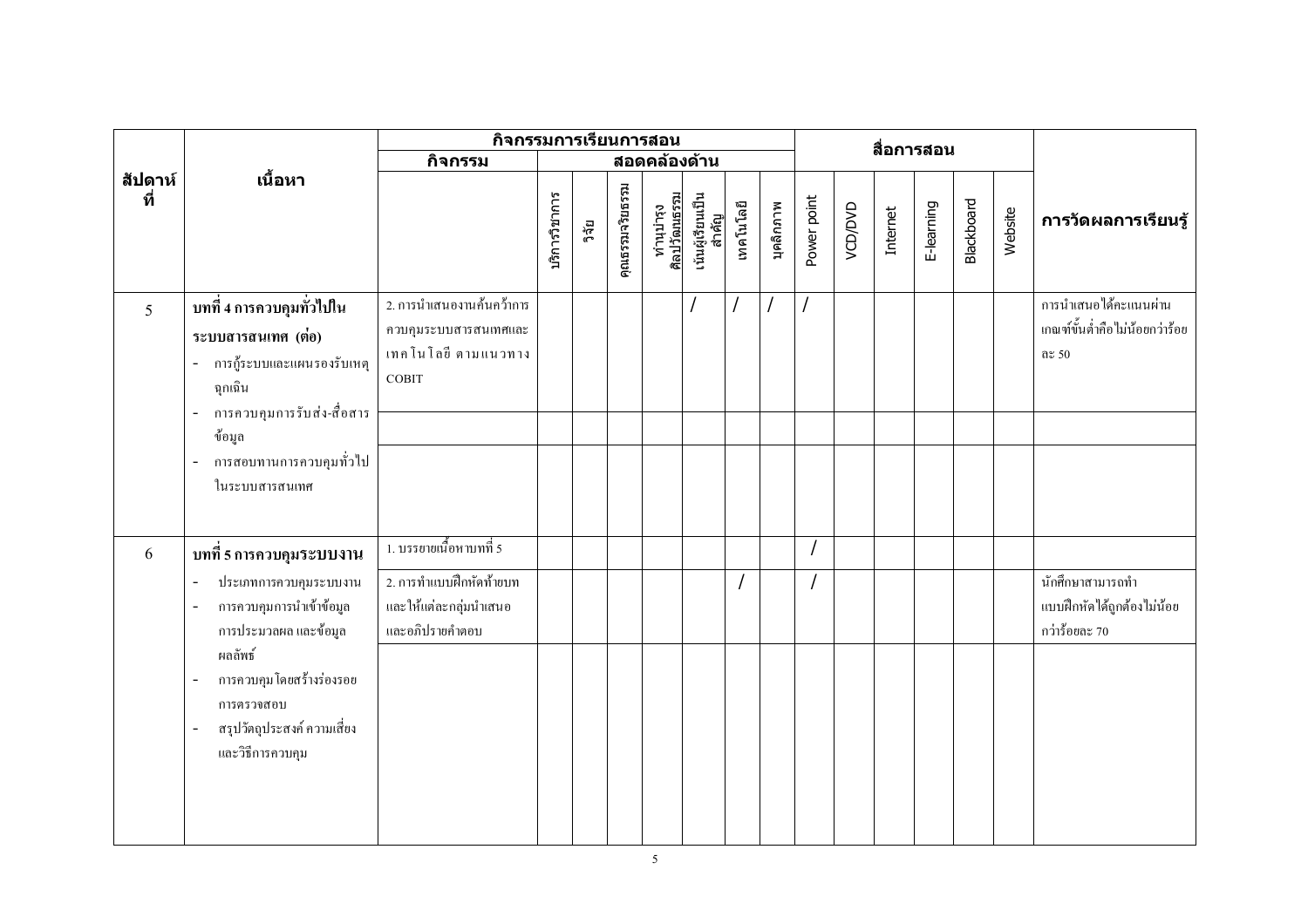|                |                                                                                                                                                                                                                                                               | กิจกรรมการเรียนการสอน                                                                                                       |               |       |                 |                           |                           |           |           |             |         |          | สื่อการสอน |                   |         |                                                                  |
|----------------|---------------------------------------------------------------------------------------------------------------------------------------------------------------------------------------------------------------------------------------------------------------|-----------------------------------------------------------------------------------------------------------------------------|---------------|-------|-----------------|---------------------------|---------------------------|-----------|-----------|-------------|---------|----------|------------|-------------------|---------|------------------------------------------------------------------|
|                |                                                                                                                                                                                                                                                               | กิจกรรม                                                                                                                     |               |       |                 | สอดคล้องด้าน              |                           |           |           |             |         |          |            |                   |         |                                                                  |
| สัปดาห์<br>ที่ | เนื้อหา                                                                                                                                                                                                                                                       |                                                                                                                             | บริการวิชาการ | วิจัย | คุณธรรมจริยธรรม | ทำนุบำรุง<br>ศิลปวัฒนธรรม | เน้นผู้เรียนเป็น<br>สำคัญ | เทคโนโลยี | บุคลิกภาพ | Power point | VCD/DVD | Internet | E-learning | <b>Blackboard</b> | Website | การวัดผลการเรียนรู้                                              |
| $\overline{7}$ | บทที่ 6 การประเมินความเสี่ยง                                                                                                                                                                                                                                  | 1. บรรยายเนื้อหาบทที่ 6                                                                                                     |               |       |                 |                           |                           |           |           |             |         |          |            |                   |         |                                                                  |
|                | ใน การ ส อ บ บั ญ ชี ร ะ บ บ<br>สารสนเทศ<br>กระบวนการตรวจสอบระบบ                                                                                                                                                                                              | 2. การทำแบบฝึกหัดท้ายบท<br>และให้แต่ละกลุ่มนำเสนอ<br>และอภิปรายคำตอบ                                                        |               |       |                 |                           |                           |           |           |             |         |          |            |                   |         | นักศึกษาสามารถทำ<br>แบบฝึกหัดได้ถูกต้องไม่น้อย<br>กว่าร้อยละ 70  |
|                | สารสนเทศ<br>ความเสี่ยงในการสอบบัญชี<br>การประเมินความเสี่ยงสืบเนื่อง<br>การทำความเข้าใจระบบบัญชี<br>และการควบคุมภายใน<br>การประเมินความเสี่ยงสืบเนื่อง<br>และความเสี่ยงจากการควบคุม<br>การประเมินความเสี่ยงจาการ<br>ตรวจสอบ<br>การจัดทำหลักฐานกระดาษทำ<br>การ | 3. การนำเสนองานค้นคว้า<br>มาตรฐานการสอบบัญชี<br>1008 การประเมินความเสี่ยง<br>และการควบคุมภายในในการ<br>สอบบัญชีระบบสารสนเทศ |               |       |                 |                           |                           |           |           |             |         |          |            |                   |         | การนำเสนอได้คะแนนผ่าน<br>เกณฑ์ขั้นต่ำคือไม่น้อยกว่าร้อย<br>ดะ 50 |
| 8              | สอบกลางภาค                                                                                                                                                                                                                                                    |                                                                                                                             |               |       |                 |                           |                           |           |           |             |         |          |            |                   |         |                                                                  |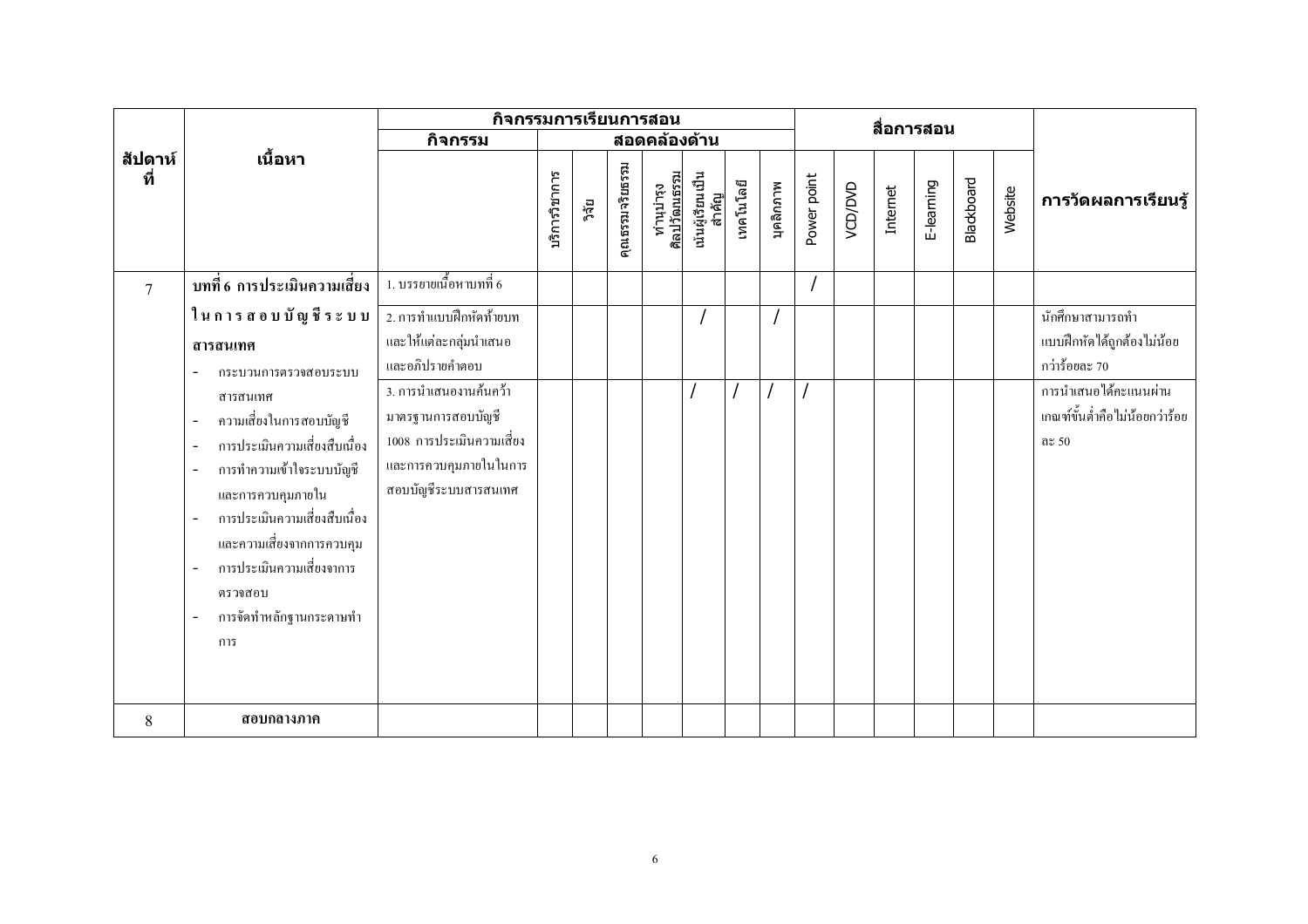|                |                                                                                                                                                                                                                                                                  | กิจกรรมการเรียนการสอน                                                                              |               |       |                 |                           |                           |           |           |             |         |          | สื่อการสอน |                   |         |                                                                  |
|----------------|------------------------------------------------------------------------------------------------------------------------------------------------------------------------------------------------------------------------------------------------------------------|----------------------------------------------------------------------------------------------------|---------------|-------|-----------------|---------------------------|---------------------------|-----------|-----------|-------------|---------|----------|------------|-------------------|---------|------------------------------------------------------------------|
|                |                                                                                                                                                                                                                                                                  | กิจกรรม                                                                                            |               |       |                 | ีสอดคล้องด้า <b>น</b>     |                           |           |           |             |         |          |            |                   |         |                                                                  |
| สัปดาห์<br>ที่ | เนื้อหา                                                                                                                                                                                                                                                          |                                                                                                    | บริการวิชาการ | วิจัย | คุณธรรมจริยธรรม | ทำนุบำรุง<br>ศิลปวัฒนธรรม | เน้นผู้เรียนเป็น<br>สำคัญ | เทคโนโลยี | บุคลิกภาพ | Power point | VCD/DVD | Internet | E-learning | <b>Blackboard</b> | Website | การวัดผลการเรียนรู้                                              |
| 9              | บทที่ 7 เทคนิคการตรวจสอบ                                                                                                                                                                                                                                         | 1. บรรยายเนื้อหาบทที่ 7                                                                            |               |       |                 |                           |                           |           |           |             |         |          |            |                   |         |                                                                  |
|                | โดยใช้คอมพิวเตอร์ช่วย<br>วิวัฒนาการของการตรวจสอบ<br>ระบบสารสนเทศ                                                                                                                                                                                                 | 2. การทำแบบฝึกหัดท้ายบท<br>และให้แต่ละกลุ่มนำเสนอ<br>และอภิปรายคำตอบ                               |               |       |                 |                           |                           |           |           |             |         |          |            |                   |         | นักศึกษาสามารถทำ<br>แบบฝึกหัดได้ถูกต้องไม่น้อย<br>กว่าร้อยละ 70  |
|                | เทคนิคการตรวจสอบปกติ<br>เทคนิคการตรวจสอบโดยใช้<br>คอมพิวเตอร์ช่วย<br>การใช้ข้อมูลทดสอบ                                                                                                                                                                           | 3. การจัดกลุ่มและมอบหมาย<br>งานค้นคว้า เรื่อง การนำ<br>โปรแกรม Microsoft Excel<br>ช่วยในการตรวจสอบ |               |       |                 |                           |                           |           |           |             |         |          |            |                   |         |                                                                  |
| 10             | บทที่ 7 เทคนิคการตรวจสอบ                                                                                                                                                                                                                                         | 1. บรรยายเนื้อหาบทที่ 7<br>(สาธิตการใช้โปรแกรม ACL)                                                |               |       |                 |                           |                           |           |           |             |         |          |            |                   |         |                                                                  |
|                | โดยใช้คอมพิวเตอร์ช่วย (ต่อ)<br>การใช้โปรแกรมตรวจสอบ<br>เทคนิคคอมพิวเตอร์อื่นช่วยใน<br>การตรวจสอบ<br>ขั้นตอนการใช้เทคนิคการ<br>ตรวจสอบโดยใช้คอมพิวเตอร์<br>ช่วย<br>ข้อพิจารณาในการวางแผนและ<br>ควบคุมการใช้คอมพิวเตอร์ช่วย<br>ในการตรวจสอบ<br>การจัดทำกระดาษทำการ | 2. การนำเสนองานค้นคว้า<br>้เรื่อง การนำโปรแกรม<br>Microsoft Excel ช่วยในการ<br>ตรวจสอบ             |               |       |                 |                           |                           |           |           |             |         |          |            |                   |         | การนำเสนอได้คะแนนผ่าน<br>เกณฑ์ขั้นต่ำคือไม่น้อยกว่าร้อย<br>ดะ 50 |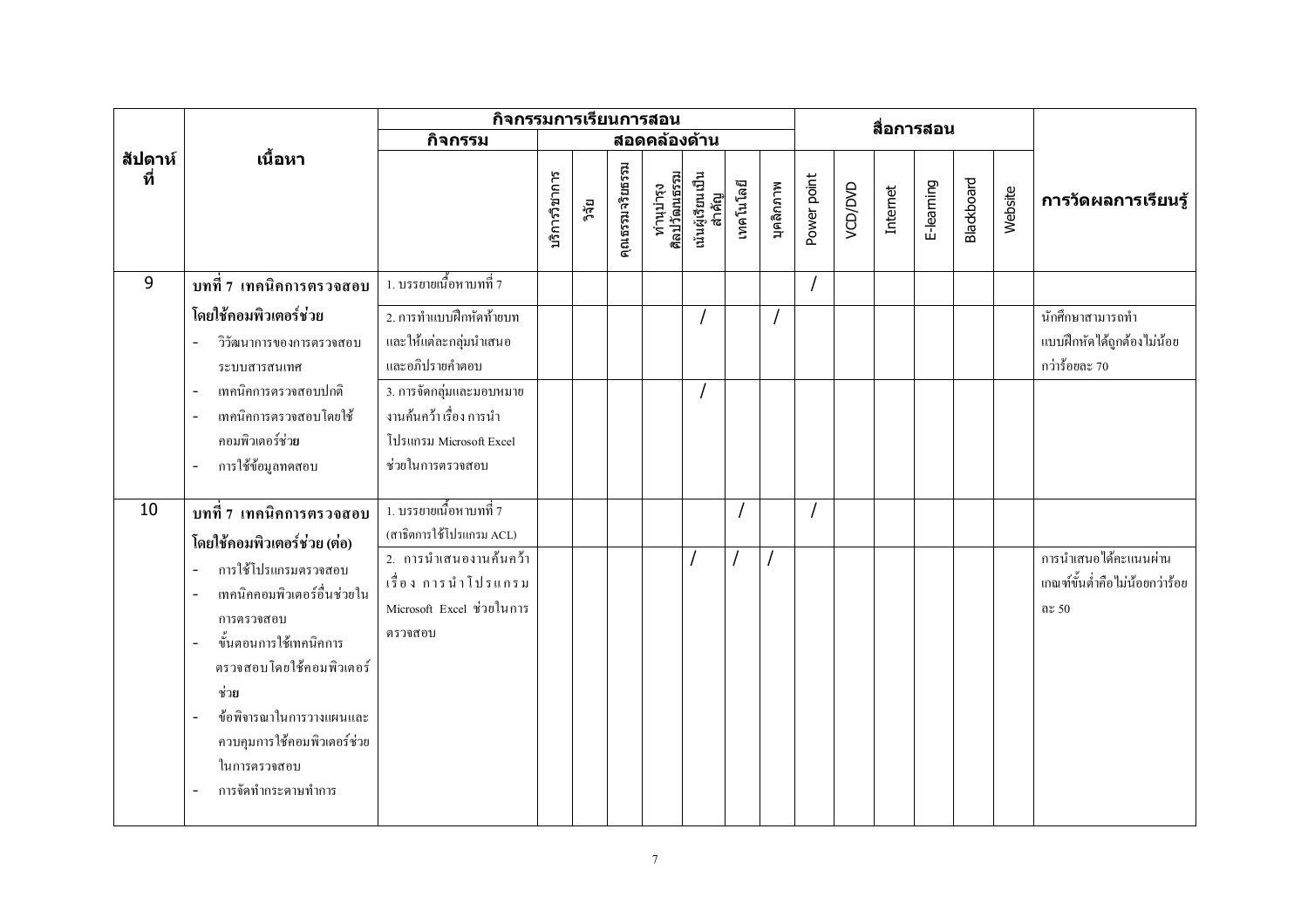|                |                                                                                                                                        | กิจกรรมการเรียนการสอน                                                |               |       |                 |                           |                           |           |           |             |         |          | สื่อการสอน |                   |         |                                                                 |
|----------------|----------------------------------------------------------------------------------------------------------------------------------------|----------------------------------------------------------------------|---------------|-------|-----------------|---------------------------|---------------------------|-----------|-----------|-------------|---------|----------|------------|-------------------|---------|-----------------------------------------------------------------|
|                |                                                                                                                                        | กิจกรรม                                                              |               |       |                 | สอดคล้องด้าน              |                           |           |           |             |         |          |            |                   |         |                                                                 |
| สัปดาห์<br>ที่ | เนื้อหา                                                                                                                                |                                                                      | บริการวิชาการ | วิจัย | คุณธรรมจริยธรรม | ทำนุบำรุง<br>ศิลปวัฒนธรรม | เน้นผู้เรียนเป็น<br>สำคัญ | เทคโนโลยี | บุคลิกภาพ | Power point | VCD/DVD | Internet | E-learning | <b>Blackboard</b> | Website | การวัดผลการเรียนรู้                                             |
| 11             | บทที่ 8 การควบคุมและ                                                                                                                   | 1. บรรยายเนื้อหาบทที่ 8                                              |               |       |                 |                           |                           |           |           |             |         |          |            |                   |         |                                                                 |
|                | ตรวจสอบระบบพิเศษ<br>ระบบใมโครคอมพิวเตอร์<br>ระบบออนไลน์                                                                                | 2. การทำแบบฝึกหัดท้ายบท<br>และให้แต่ละกลุ่มนำเสนอ<br>และอภิปรายคำตอบ |               |       |                 |                           |                           |           |           |             |         |          |            |                   |         | นักศึกษาสามารถทำ<br>แบบฝึกหัดได้ถูกต้องไม่น้อย<br>กว่าร้อยละ 70 |
|                | ระบบฐานข้อมูล<br>ระบบสับเปลี่ยนข้อมูล<br>อิเล็กทรอนิกส์<br>ระบบเครื่อข่าย<br>ระบบพาณิชย์อิเล็กทรอนิกส์<br>การใช้ศูนย์บริการคอมพิวเตอร์ |                                                                      |               |       |                 |                           |                           |           |           |             |         |          |            |                   |         |                                                                 |
| 12             | บทที่ 9 การตรวจสอบวงจร                                                                                                                 | 1. บรรยายเนื้อหาบทที่ 9                                              |               |       |                 |                           |                           |           |           |             |         |          |            |                   |         |                                                                 |
|                | รายได้<br>แนวคิดและกระบวนการ<br>ตรวจสอบ                                                                                                | 2. การทำแบบฝึกหัดท้ายบท<br>และให้แต่ละกลุ่มนำเสนอ<br>และอภิปรายคำตอบ |               |       |                 |                           |                           |           |           |             |         |          |            |                   |         | นักศึกษาสามารถทำ<br>แบบฝึกหัดได้ถูกต้องไม่น้อย<br>กว่าร้อยละ 70 |
|                | ปัจจัยพิจารณาการตรวจสอบ<br>$\blacksquare$<br>วงจร<br>วัตถุประสงค์ในการสอบบัญชี<br>วงจรรายได้                                           |                                                                      |               |       |                 |                           |                           |           |           |             |         |          |            |                   |         |                                                                 |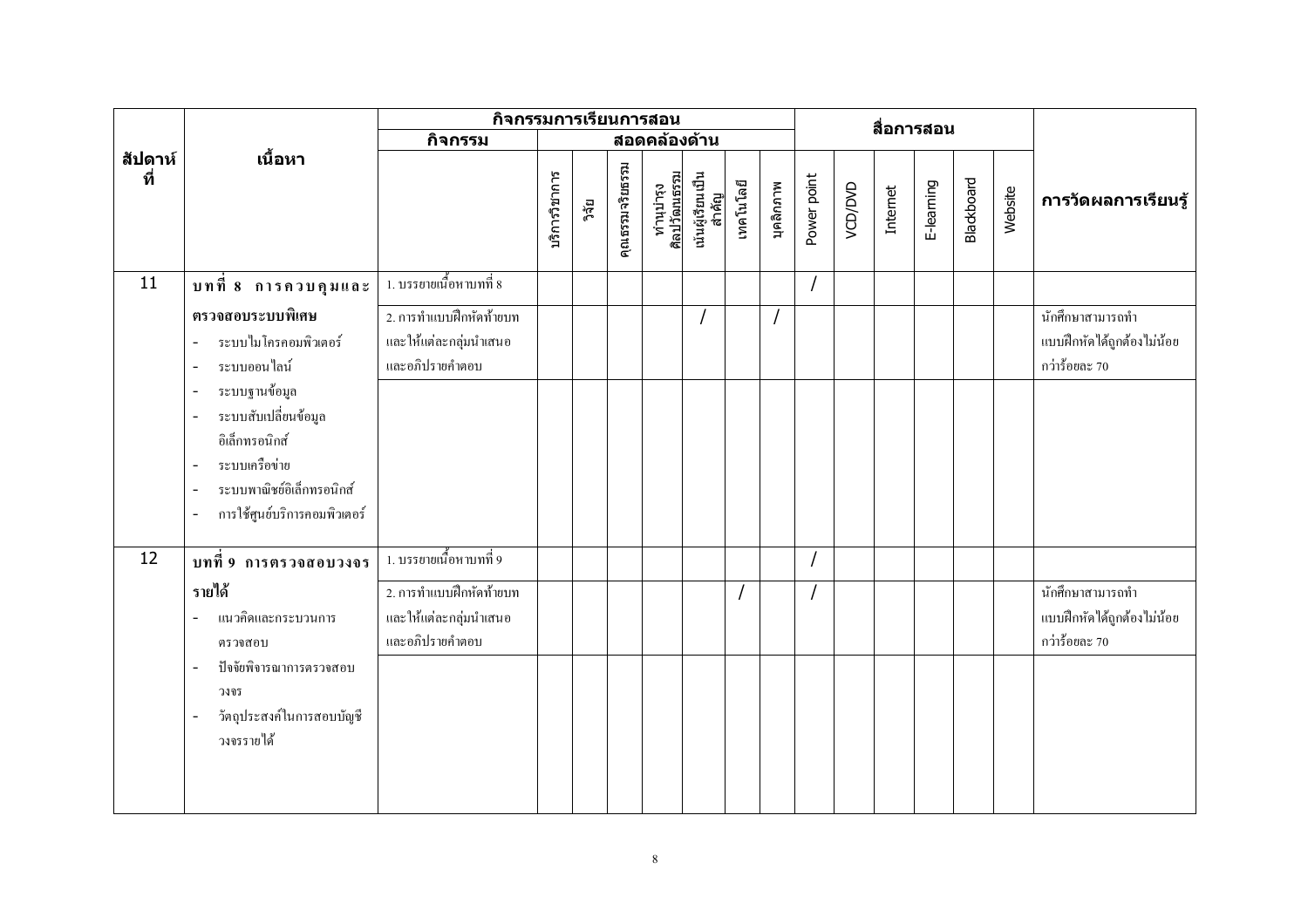|                |                                                                                                                                                                                                                                                                                                          | กิจกรรมการเรียนการสอน                                                |               |       |                 |                           |                           |           |           |             |         | สื่อการสอน |            |                   |         |                                                                 |
|----------------|----------------------------------------------------------------------------------------------------------------------------------------------------------------------------------------------------------------------------------------------------------------------------------------------------------|----------------------------------------------------------------------|---------------|-------|-----------------|---------------------------|---------------------------|-----------|-----------|-------------|---------|------------|------------|-------------------|---------|-----------------------------------------------------------------|
|                |                                                                                                                                                                                                                                                                                                          | กิจกรรม                                                              |               |       |                 | สอดคล้องด้าน              |                           |           |           |             |         |            |            |                   |         |                                                                 |
| สัปดาห์<br>ที่ | เนื้อหา                                                                                                                                                                                                                                                                                                  |                                                                      | บริการวิชาการ | วิจัย | คุณธรรมจริยธรรม | ทำนุบำรุง<br>ศิลปวัฒนธรรม | เน้นผู้เรียนเป็น<br>สำคัญ | เทคโนโลยี | บุคลิกภาพ | Power point | VCD/DVD | Internet   | E-learning | <b>Blackboard</b> | Website | การวัดผลการเรียนรู้                                             |
| 12             | บทที่ 9 การตรวจสอบวงจร                                                                                                                                                                                                                                                                                   |                                                                      |               |       |                 |                           |                           |           |           |             |         |            |            |                   |         |                                                                 |
|                | รายได้ (ต่อ)                                                                                                                                                                                                                                                                                             |                                                                      |               |       |                 |                           |                           |           |           |             |         |            |            |                   |         |                                                                 |
|                | การทำความเข้าใจวงจรรายได้<br>การทดสอบเนื้อหาสาระและ<br>การทดสอบการควบคุม                                                                                                                                                                                                                                 |                                                                      |               |       |                 |                           |                           |           |           |             |         |            |            |                   |         |                                                                 |
| 13             | บทที่ 10 การตรวจสอบวงจร                                                                                                                                                                                                                                                                                  | 1. บรรยายเนื้อหาบทที่ 10                                             |               |       |                 |                           |                           |           |           |             |         |            |            |                   |         |                                                                 |
|                | ค่าใช้จ่าย<br>วัตถุประสงค์ในการสอบบัญชี<br>วงจรค่าใช้จ่าย<br>การทำความเข้าใจวงจร<br>$\sim$<br>ค่าใช้จ่าย<br>การทดสอบเนื้อหาสาระและ<br>การทดสอบการควบคุม<br>การตรวจสอบวงจรเงินเดือน<br>และค่าแรง<br>การตรวจสอบวงจรสินทรัพย์<br>ถาวร<br>การตรวจสอบวงจรบัญชีแยก<br>$\overline{\phantom{a}}$<br>ประเภททั่วไป | 2. การทำแบบฝึกหัดท้ายบท<br>และให้แต่ละกลุ่มนำเสนอ<br>และอภิปรายคำตอบ |               |       |                 |                           |                           |           |           |             |         |            |            |                   |         | นักศึกษาสามารถทำ<br>แบบฝึกหัดได้ถูกต้องไม่น้อย<br>กว่าร้อยละ 70 |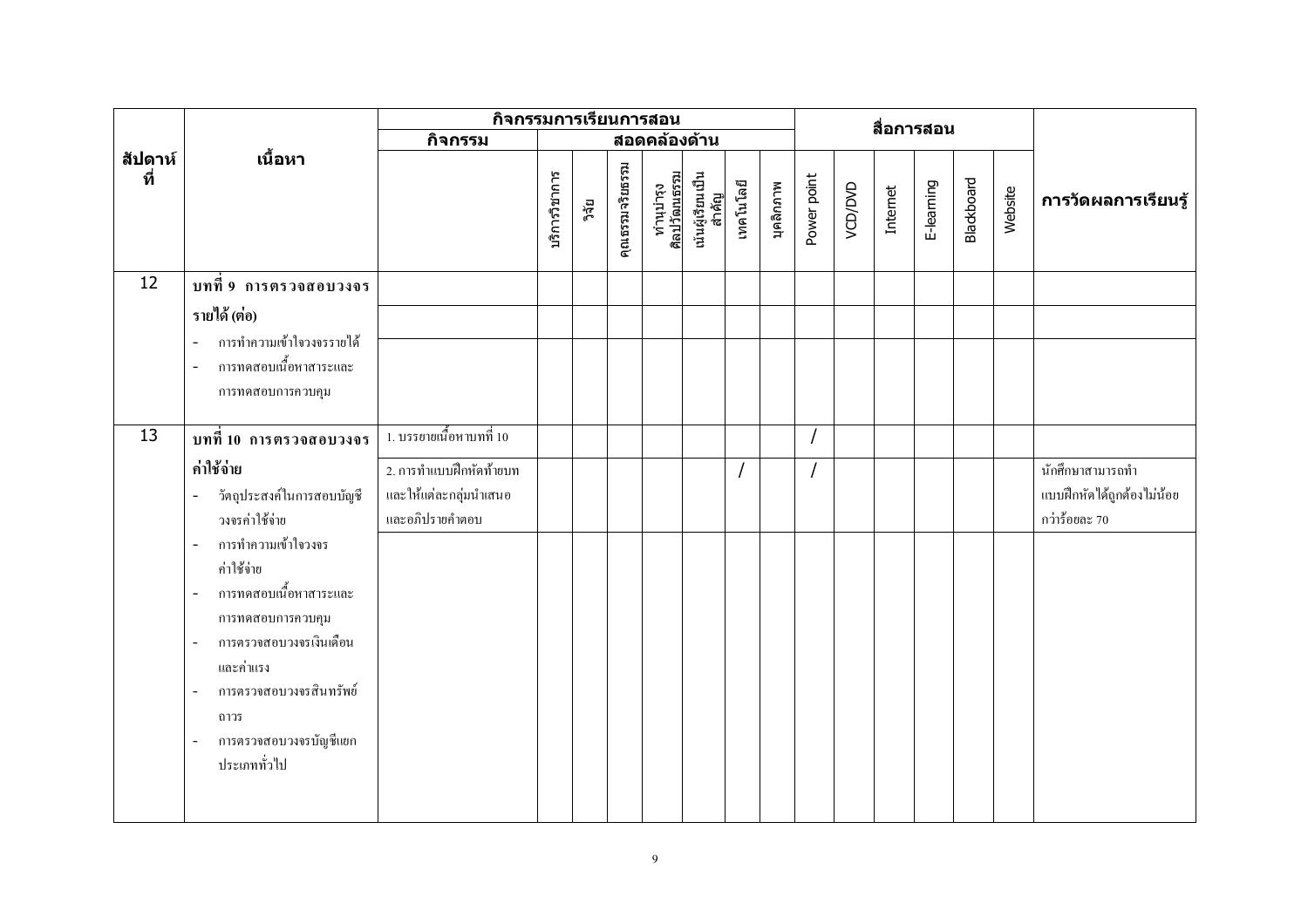|                |                                                                                                                                                                                                            | กิจกรรมการเรียนการสอน                                                     |               |       |                 |                           |                           |           |           |             |         | สื่อการสอน |            |                   |         |                                                                 |
|----------------|------------------------------------------------------------------------------------------------------------------------------------------------------------------------------------------------------------|---------------------------------------------------------------------------|---------------|-------|-----------------|---------------------------|---------------------------|-----------|-----------|-------------|---------|------------|------------|-------------------|---------|-----------------------------------------------------------------|
|                |                                                                                                                                                                                                            | กิจกรรม                                                                   |               |       |                 | สอดคล้องด้าน              |                           |           |           |             |         |            |            |                   |         |                                                                 |
| สัปดาห์<br>ที่ | เนื้อหา                                                                                                                                                                                                    |                                                                           | บริการวิชาการ | วิจัย | คุณธรรมจริยธรรม | ทำนุบำรุง<br>ศิลปวัฒนธรรม | เน้นผู้เรียนเป็น<br>สำคัญ | เทคโนโลยี | บุคลิกภาพ | Power point | VCD/DVD | Internet   | E-learning | <b>Blackboard</b> | Website | การวัดผลการเรียนรู้                                             |
| 14             | บทที่ 11 การตรวจสอบวงจร                                                                                                                                                                                    | 1. บรรยายเนื้อหาบทที่ 11                                                  |               |       |                 |                           |                           |           |           |             |         |            |            |                   |         |                                                                 |
|                | การผลิต<br>วัตถุประสงค์ในการสอบบัญชี<br>วงจรค่าใช้จ่าย                                                                                                                                                     | 2. การทำแบบฝึกหัดท้ายบท<br>และให้แต่ละกลุ่มนำเสนอ<br>และอภิปรายคำตอบ      |               |       |                 |                           |                           |           |           |             |         |            |            |                   |         | นักศึกษาสามารถทำ<br>แบบฝึกหัดได้ถูกต้องไม่น้อย<br>กว่าร้อยละ 70 |
|                | การทำความเข้าใจวงจร<br>$\overline{\phantom{a}}$<br>ค่าใช้จ่าย<br>ิ การทดสอบเนื้อหาสาระและ<br>การทดสอบการควบคุม<br>ระบบการผลิตเบ็ดเสร็จค้วย<br>คอมพิวเตอร์<br>การปรับปรุงระบบบัญชีต้นทุน<br>และระบบการวัดผล |                                                                           |               |       |                 |                           |                           |           |           |             |         |            |            |                   |         |                                                                 |
| 15             | บทที่ 12 การทุจริตในระบบ                                                                                                                                                                                   | 1. บรรยายเนื้อหาบทที่ 12                                                  |               |       |                 |                           |                           |           |           |             |         |            |            |                   |         |                                                                 |
|                | สารสนเทศ<br>องค์ประกอบการทุจริต<br>ประวัติการทุจริตทาง                                                                                                                                                     | 2. การทำแบบฝึกหัดท้ายบท<br>และให้แต่ละกลุ่มนำเสนอ<br>และอภิปรายคำตอบ      |               |       |                 |                           |                           |           |           |             |         |            |            |                   |         | นักศึกษาสามารถทำ<br>แบบฝึกหัดได้ถูกต้องไม่น้อย<br>กว่าร้อยละ 70 |
|                | คอมพิวเตอร์<br>ึ กฎหมายเกี่ยวกับความผิดทาง<br>คอมพิวเตอร์                                                                                                                                                  | 3. การจัดกลุ่มและมอบหมาย<br>งานค้นคว้า เรื่อง การทุจริตใน<br>ระบบสารสนเทศ |               |       |                 |                           |                           |           |           |             |         |            |            |                   |         |                                                                 |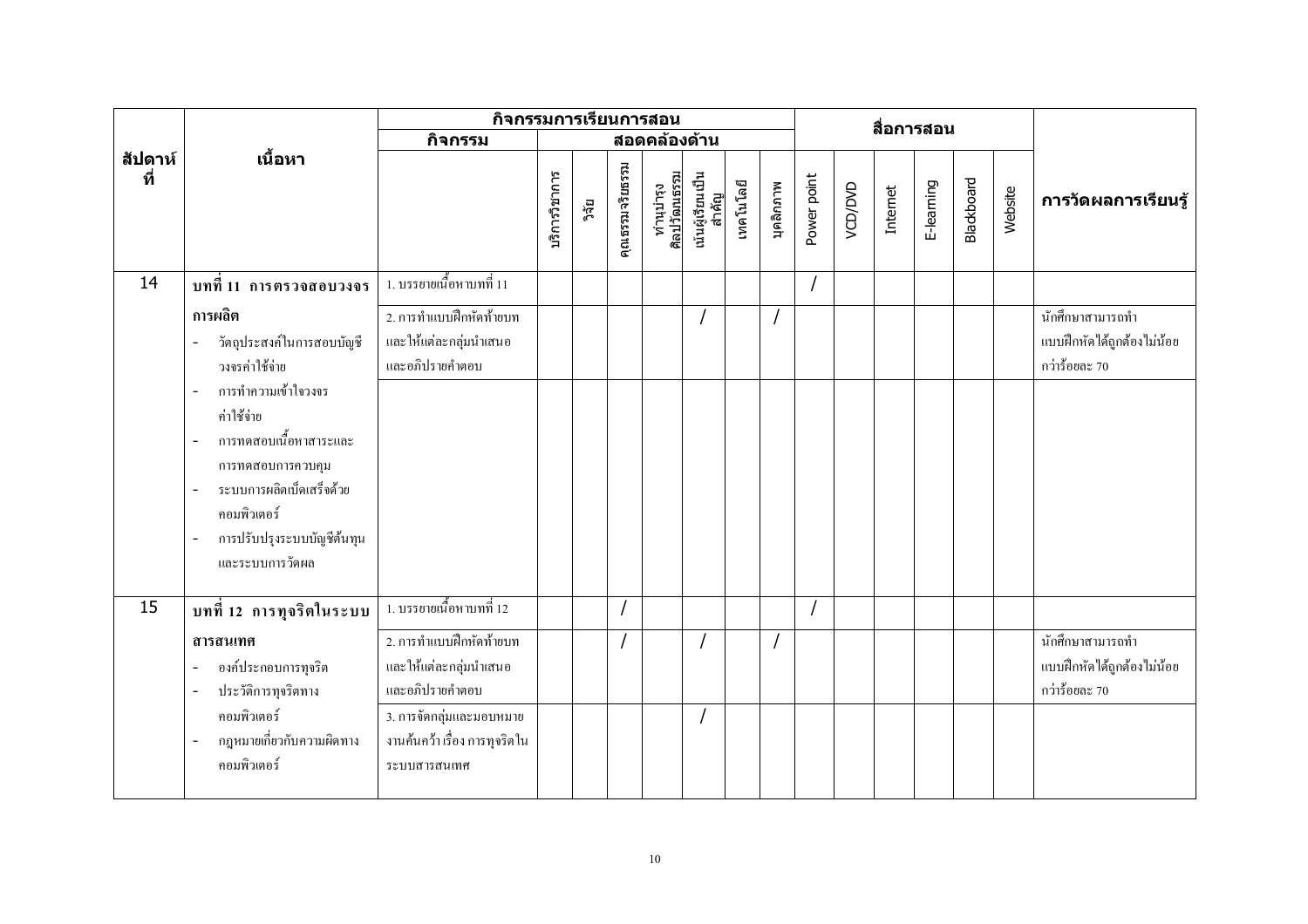|                |                                                                                                                                                                                                     | กิจกรรมการเรียนการสอน                                        |               |       |                 |                           |                           |           |           |             |         |          | สื่อการสอน |                   |         |                                                                  |
|----------------|-----------------------------------------------------------------------------------------------------------------------------------------------------------------------------------------------------|--------------------------------------------------------------|---------------|-------|-----------------|---------------------------|---------------------------|-----------|-----------|-------------|---------|----------|------------|-------------------|---------|------------------------------------------------------------------|
|                |                                                                                                                                                                                                     | กิจกรรม                                                      |               |       |                 | ี่สอดคล <i>้</i> องด้าน   |                           |           |           |             |         |          |            |                   |         |                                                                  |
| สัปดาห์<br>ที่ | เนื้อหา                                                                                                                                                                                             |                                                              | เริการวิชาการ | วิจัย | คุณธรรมจริยธรรม | ทำนุบำรุง<br>ศิลปวัฒนธรรม | เน้นผู้เรียนเป็น<br>สำคัญ | เทคโนโลยี | บุคลิกภาพ | Power point | VCD/DVD | Internet | E-learning | <b>Blackboard</b> | Website | การวัดผลการเรียนรู้                                              |
| 15             | บทที่ 12 การทุจริตในระบบ<br>สารสนเทศ<br>ปัจจัยส่งเสริมการทุจริต<br>$\overline{\phantom{a}}$<br>วิธีการควบคุมและป้องกันการ<br>$\blacksquare$<br>ทุจริต<br>ความรับผิดชอบของผู้บริหาร<br>และผู้ตรวจสอบ |                                                              |               |       |                 |                           |                           |           |           |             |         |          |            |                   |         |                                                                  |
| 16             | บทที่ 12 การทุจริตในระบบ<br>สารสนเทศ (ต่อ) และทบทวน                                                                                                                                                 | 1. การนำเสนองานค้นคว้า<br>เรื่อง การทุจริตในระบบ<br>สารสนเทศ |               |       |                 |                           |                           |           |           |             |         |          |            |                   |         | การนำเสนอได้คะแนนผ่าน<br>เกณฑ์ขั้นต่ำคือไม่น้อยกว่าร้อย<br>ดะ 50 |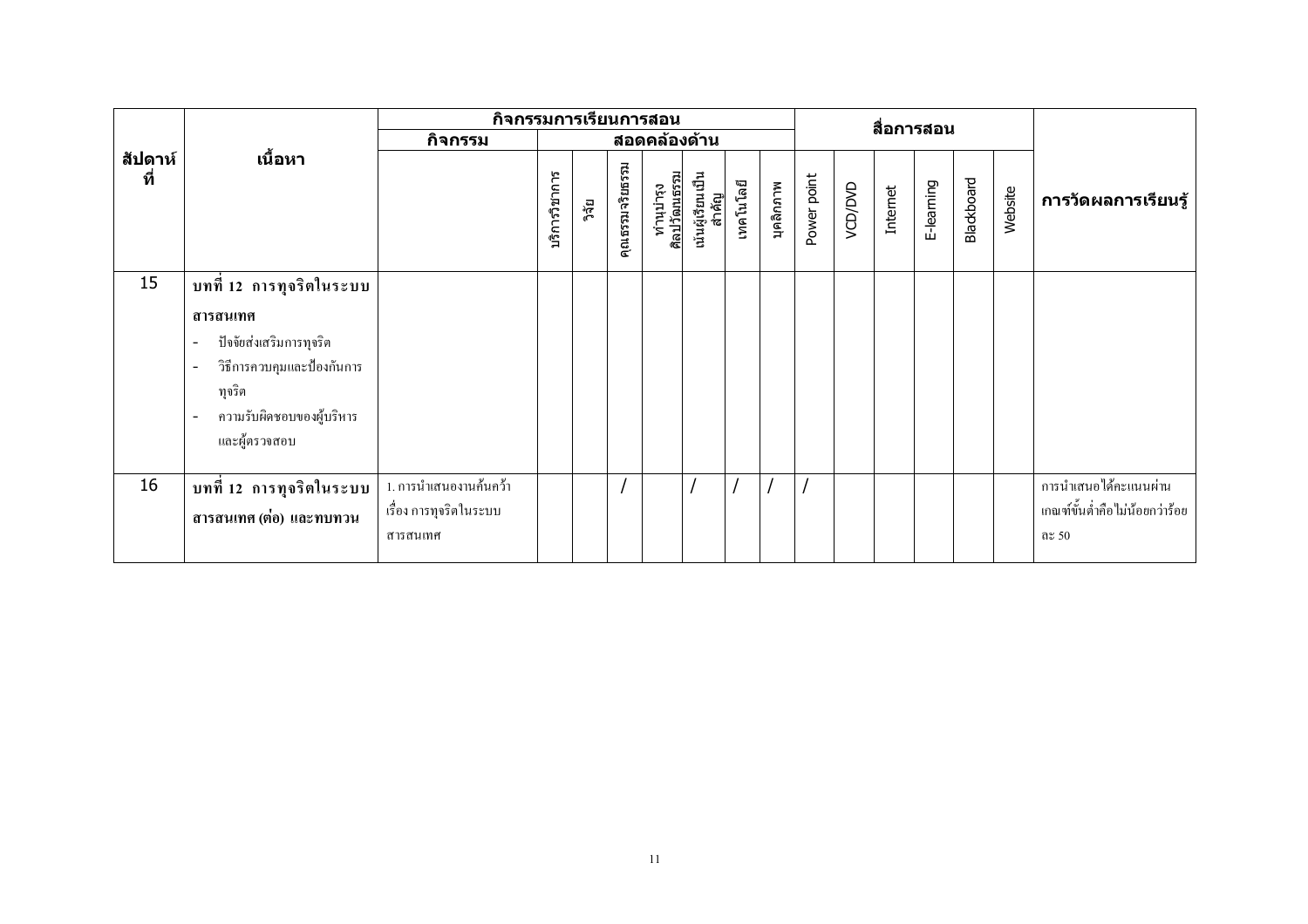### การวัดผล

- $\overline{1}$ . คะแนนระหว่างภาค - 60% แบ่งเป็น
	- $\bullet$  แบบฝึกหัดและการอภิปรายในชั้นเรียน  $^{5\%}$
	- $\bullet$  รายงานและการนำเสนอ  $\qquad \qquad \qquad 1$ 5% (รายงาน 10% การนำเสนอ 5% ) การนำเสนอแต่ละครั้ง เกณฑ์การให้คะแนนพิจารณา เนื้อหาการนำเสนอ บุคลิกผู้นำเสนอ และรูปแบบการ นำเสนอ

หัวข้อรายงาน (แบ่งกลุ่มๆ ละ 8-10 คน)

- -. มาตรฐานการสอบบัญชี 401 และ1008
- 2. การควบคุมระบบสารสนเทศและเทคโนโลขีตามแนวทาง COBIT
- 3. การนำ โปรแกรม Microsoft Excel ช่วยในการตรวจสอบ
- 4. การทุจริตในระบบสารสนเทศ
- สอบกลางภาค

 $\eta$  and  $40\%$ 

2. คะแนนสอบปลายภาค 40%

### การประเมินผล

 $\Box$ อิงเกณฑ์  $\Box$ อิงกลุ่ม

| นศ.ตั้งแต่รหัส 47 ลงไป |            | <u>นศ.ตั้งแต่รหัส 48 ขึ้นไป</u> |            |
|------------------------|------------|---------------------------------|------------|
| ระดับคะแนน             | ค่าร้อยละ  | ระดับคะแนน                      | ค่าร้อยละ  |
| A                      | $90 - 100$ | A                               | $90 - 100$ |
| $\ddot{}$<br>B         | 85-89      | $\ddot{}$<br>B                  | 85-89      |
| B                      | 75-84      | B                               | 75-84      |
| C                      | $70 - 74$  | $+$<br>$\mathcal{C}$            | $70 - 74$  |
| $\mathcal{C}$          | 60-69      | C                               | 60-69      |
| D                      | 55-59      | D                               | 55-59      |
| D                      | $50 - 54$  | D                               | 50-54      |
| E                      | $0 - 49$   | F                               | $0 - 49$   |

### แหล่งอ้างอิง

- $\mathbf{1}$ . ตำราหลักที่ใช้
	- $\bullet$  การตรวจสอบและการควบคุมด้านคอมพิวเตอร์ (พ.ศ. 2548) : อุษณา ภัทรมนตรี
- 2. Website ที่อ้างอิง
	- <u>www.isaca.or</u>g: เว็บไซด์สมาคมผู้ตรวจสอบและควบคุมระบบสารสนเทศ